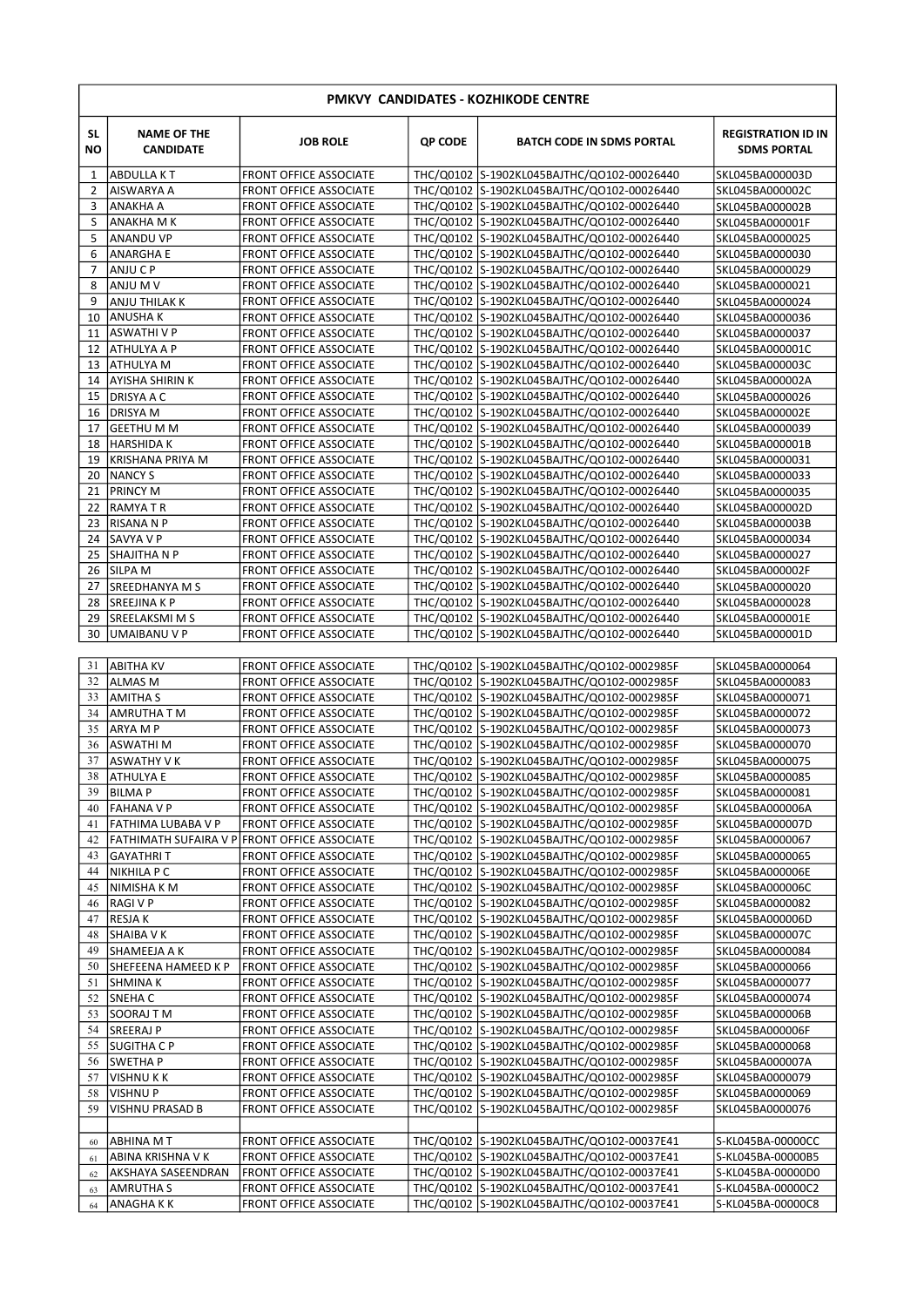| 65  | ANJANA M                  | FRONT OFFICE ASSOCIATE        | THC/Q0102 S-1902KL045BAJTHC/QO102-00037E41 | S-KL045BA-00000C4 |
|-----|---------------------------|-------------------------------|--------------------------------------------|-------------------|
| 66  | <b>ANJANA P</b>           | <b>FRONT OFFICE ASSOCIATE</b> | THC/Q0102 S-1902KL045BAJTHC/QO102-00037E41 | S-KL045BA-00000C6 |
| 67  | ANSHINA SHERIN K P        | FRONT OFFICE ASSOCIATE        | THC/Q0102 S-1902KL045BAJTHC/QO102-00037E41 | S-KL045BA-00000C5 |
| 68  | ANUKRISHNA K              | <b>FRONT OFFICE ASSOCIATE</b> | THC/Q0102 S-1902KL045BAJTHC/QO102-00037E41 | S-KL045BA-00000BA |
|     | <b>ANUSREE P P</b>        | <b>FRONT OFFICE ASSOCIATE</b> | THC/Q0102 S-1902KL045BAJTHC/QO102-00037E41 | S-KL045BA-00000B3 |
| 69  |                           |                               | THC/Q0102 S-1902KL045BAJTHC/QO102-00037E41 |                   |
| 70  | ARUNIMA T                 | FRONT OFFICE ASSOCIATE        |                                            | S-KL045BA-00000CE |
| 71  | ASHIBA O K                | FRONT OFFICE ASSOCIATE        | THC/Q0102 S-1902KL045BAJTHC/QO102-00037E41 | S-KL045BA-00000B6 |
| 72  | ASWANNTH K M              | <b>FRONT OFFICE ASSOCIATE</b> | THC/Q0102 S-1902KL045BAJTHC/QO102-00037E41 | S-KL045BA-00000CF |
| 73  | <b>ASWIN V V</b>          | <b>FRONT OFFICE ASSOCIATE</b> | THC/Q0102 S-1902KL045BAJTHC/QO102-00037E41 | S-KL045BA-00000BD |
| 74  | AVANI SANKARAN K M        | FRONT OFFICE ASSOCIATE        | THC/Q0102 S-1902KL045BAJTHC/QO102-00037E41 | S-KL045BA-00000C3 |
| 75  | <b>BHAVYA N P</b>         | <b>FRONT OFFICE ASSOCIATE</b> | THC/Q0102 S-1902KL045BAJTHC/QO102-00037E41 | S-KL045BA-00000D2 |
| 76  | CHANDRAKUMAR M            | <b>FRONT OFFICE ASSOCIATE</b> | THC/Q0102 S-1902KL045BAJTHC/QO102-00037E41 | S-KL045BA-00000CD |
| 77  | <b>JISHNU PRAKASH M C</b> | FRONT OFFICE ASSOCIATE        | THC/Q0102 S-1902KL045BAJTHC/QO102-00037E41 | S-KL045BA-00000BF |
| 78  | LUBINA K K                | FRONT OFFICE ASSOCIATE        | THC/Q0102 S-1902KL045BAJTHC/QO102-00037E41 | S-KL045BA-00000B9 |
| 79  | RASEENA K P               | <b>FRONT OFFICE ASSOCIATE</b> | THC/Q0102 S-1902KL045BAJTHC/QO102-00037E41 | S-KL045BA-00000D1 |
| 80  | SHAHANA M P               | FRONT OFFICE ASSOCIATE        | THC/Q0102 S-1902KL045BAJTHC/QO102-00037E41 | S-KL045BA-00000C9 |
| 81  | <b>SHAHANAS P</b>         | FRONT OFFICE ASSOCIATE        | THC/Q0102 S-1902KL045BAJTHC/QO102-00037E41 | S-KL045BA-00000CB |
| 82  | SHISHIRA N K              | <b>FRONT OFFICE ASSOCIATE</b> | THC/Q0102 S-1902KL045BAJTHC/QO102-00037E41 | S-KL045BA-00000BC |
|     | SHONIMA DAS P G           | FRONT OFFICE ASSOCIATE        | THC/Q0102 S-1902KL045BAJTHC/QO102-00037E41 | S-KL045BA-00000C0 |
| 83  | SIBILA O K                | FRONT OFFICE ASSOCIATE        | THC/Q0102 S-1902KL045BAJTHC/QO102-00037E41 | S-KL045BA-00000B7 |
| 84  |                           |                               |                                            |                   |
| 85  | SREEDHANYA T              | <b>FRONT OFFICE ASSOCIATE</b> | THC/Q0102 S-1902KL045BAJTHC/QO102-00037E41 | S-KL045BA-00000C7 |
| 86  | SREELAKSHMILR             | <b>FRONT OFFICE ASSOCIATE</b> | THC/Q0102 S-1902KL045BAJTHC/QO102-00037E41 | S-KL045BA-00000BE |
| 87  | SUVARNA V S               | FRONT OFFICE ASSOCIATE        | THC/Q0102 S-1902KL045BAJTHC/QO102-00037E41 | S-KL045BA-00000B4 |
| 88  | <b>THAJUNNESA K</b>       | FRONT OFFICE ASSOCIATE        | THC/Q0102 S-1902KL045BAJTHC/QO102-00037E41 | S-KL045BA-00000CA |
| 89  | VISMAYA K PAVITHRAN       | <b>FRONT OFFICE ASSOCIATE</b> | THC/Q0102 S-1902KL045BAJTHC/QO102-00037E41 | S-KL045BA-00000B8 |
|     |                           |                               |                                            |                   |
| 90  | <b>AFIRAK</b>             | <b>FRONT OFFICE ASSOCIATE</b> | THC/Q0102 S-1902KL045BAJTHC/QO102-00038BC0 | S-KL045BA-00000DF |
| 91  | AMRITHA V P               | <b>FRONT OFFICE ASSOCIATE</b> | THC/Q0102 S-1902KL045BAJTHC/QO102-00038BC0 | S-KL045BA-00000E4 |
| 92  | <b>AMRUTHA K P</b>        | <b>FRONT OFFICE ASSOCIATE</b> | THC/Q0102 S-1902KL045BAJTHC/QO102-00038BC0 | S-KL045BA-00000EB |
| 93  | AMRUTHA M K               | FRONT OFFICE ASSOCIATE        | THC/Q0102 S-1902KL045BAJTHC/QO102-00038BC0 | S-KL045BA-00000EE |
| 94  | AMRUTHA R                 | <b>FRONT OFFICE ASSOCIATE</b> | THC/Q0102 S-1902KL045BAJTHC/QO102-00038BC0 | S-KL045BA-00000DE |
| 95  | ANJANA C                  | <b>FRONT OFFICE ASSOCIATE</b> | THC/Q0102 S-1902KL045BAJTHC/QO102-00038BC0 | S-KL045BA-00000D9 |
| 96  | <b>ARCHANA PK</b>         | FRONT OFFICE ASSOCIATE        | THC/Q0102 S-1902KL045BAJTHC/QO102-00038BC0 | S-KL045BA-00000E2 |
| 97  | ARYA P K                  | <b>FRONT OFFICE ASSOCIATE</b> | THC/Q0102 S-1902KL045BAJTHC/QO102-00038BC0 | S-KL045BA-00000E8 |
|     | ARYA SUNEESH N            | <b>FRONT OFFICE ASSOCIATE</b> | THC/Q0102 S-1902KL045BAJTHC/QO102-00038BC0 | S-KL045BA-00000DB |
| 98  |                           |                               |                                            |                   |
| 99  | ARYA T M                  | <b>FRONT OFFICE ASSOCIATE</b> | THC/Q0102 S-1902KL045BAJTHC/QO102-00038BC0 | S-KL045BA-00000DA |
| 100 | ASWANI M R                | FRONT OFFICE ASSOCIATE        | THC/Q0102 S-1902KL045BAJTHC/QO102-00038BC0 | S-KL045BA-00000F1 |
| 101 | ATHIRA C                  | <b>FRONT OFFICE ASSOCIATE</b> | THC/Q0102 S-1902KL045BAJTHC/QO102-00038BC0 | S-KL045BA-00000E9 |
| 102 | ATHIRA K                  | <b>FRONT OFFICE ASSOCIATE</b> | THC/Q0102 S-1902KL045BAJTHC/QO102-00038BC0 | S-KL045BA-00000DC |
| 103 | ATHIRA P K                | FRONT OFFICE ASSOCIATE        | THC/Q0102 S-1902KL045BAJTHC/QO102-00038BC0 | S-KL045BA-00000EC |
| 104 | ATHULYA A                 | <b>FRONT OFFICE ASSOCIATE</b> | THC/Q0102 S-1902KL045BAJTHC/QO102-00038BC0 | S-KL045BA-00000D5 |
| 105 | <b>DRISYANP</b>           | <b>FRONT OFFICE ASSOCIATE</b> | THC/Q0102 S-1902KL045BAJTHC/QO102-00038BC0 | S-KL045BA-00000EA |
| 106 | <b>HARISHNATP</b>         | <b>FRONT OFFICE ASSOCIATE</b> | THC/Q0102 S-1902KL045BAJTHC/Q0102-00038BC0 | S-KL045BA-00000D7 |
| 107 | HARITHA C B               | <b>FRONT OFFICE ASSOCIATE</b> | THC/Q0102 S-1902KL045BAJTHC/QO102-00038BC0 | S-KL045BA-00000F2 |
| 108 | <b>HARITHA CM</b>         | <b>FRONT OFFICE ASSOCIATE</b> | THC/Q0102 S-1902KL045BAJTHC/Q0102-00038BC0 | S-KL045BA-00000E5 |
| 109 | <b>HARSHA A</b>           | FRONT OFFICE ASSOCIATE        | THC/Q0102 S-1902KL045BAJTHC/QO102-00038BC0 | S-KL045BA-00000D6 |
| 110 | JISHNA M K                | FRONT OFFICE ASSOCIATE        | THC/Q0102 S-1902KL045BAJTHC/QO102-00038BC0 | S-KL045BA-00000E3 |
| 111 | MEGHA A                   | FRONT OFFICE ASSOCIATE        | THC/Q0102 S-1902KL045BAJTHC/QO102-00038BC0 | S-KL045BA-00000F0 |
| 112 | <b>NAVYAKT</b>            | FRONT OFFICE ASSOCIATE        | THC/Q0102 S-1902KL045BAJTHC/QO102-00038BC0 | S-KL045BA-00000DD |
| 113 | <b>NEETHUK</b>            | FRONT OFFICE ASSOCIATE        | THC/Q0102 S-1902KL045BAJTHC/QO102-00038BC0 | S-KL045BA-00000E6 |
| 114 | NEETHU P K                | <b>FRONT OFFICE ASSOCIATE</b> | THC/Q0102 S-1902KL045BAJTHC/QO102-00038BC0 | S-KL045BA-00000E1 |
| 115 | NIDHA SHERIL T P          | FRONT OFFICE ASSOCIATE        | THC/Q0102 S-1902KL045BAJTHC/QO102-00038BC0 | S-KL045BA-00000D3 |
| 116 | <b>NIVEDITHAT</b>         | FRONT OFFICE ASSOCIATE        | THC/Q0102 S-1902KL045BAJTHC/QO102-00038BC0 | S-KL045BA-00000E0 |
| 117 | PRAVISHA KT               | FRONT OFFICE ASSOCIATE        | THC/Q0102 S-1902KL045BAJTHC/QO102-00038BC0 | S-KL045BA-00000D4 |
| 118 | RAFNA A P                 | FRONT OFFICE ASSOCIATE        | THC/Q0102 S-1902KL045BAJTHC/QO102-00038BC0 | S-KL045BA-00000D8 |
| 119 | SHIMNA E M                | FRONT OFFICE ASSOCIATE        | THC/Q0102 S-1902KL045BAJTHC/QO102-00038BC0 | S-KL045BA-00000ED |
|     |                           |                               |                                            |                   |
|     |                           |                               |                                            |                   |
| 120 | <b>BEENAVB</b>            | HOUSE KEEPING ATTENDANT       | THC/Q0203 S-1902KL045BAJTHC/QO203-0002986A | SKL045BA00000B1   |
| 121 | <b>BINDUTP</b>            | HOUSE KEEPING ATTENDANT       | THC/Q0203 S-1902KL045BAJTHC/QO203-0002986A | SKL045BA00000A8   |
| 122 | <b>DIVYA P</b>            | HOUSE KEEPING ATTENDANT       | THC/Q0203 S-1902KL045BAJTHC/QO203-0002986A | SKL045BA0000099   |
| 123 | FAIZATH M                 | HOUSE KEEPING ATTENDANT       | THC/Q0203 S-1902KL045BAJTHC/QO203-0002986A | SKL045BA000007E   |
| 124 | <b>HASEENA MT</b>         | HOUSE KEEPING ATTENDANT       | THC/Q0203 S-1902KL045BAJTHC/QO203-0002986A | SKL045BA0000098   |
| 125 | JEEJA C K                 | HOUSE KEEPING ATTENDANT       | THC/Q0203 S-1902KL045BAJTHC/QO203-0002986A | SKL045BA0000096   |
| 126 | LAILA KK                  | HOUSE KEEPING ATTENDANT       | THC/Q0203 S-1902KL045BAJTHC/QO203-0002986A | SKL045BA0000080   |
| 127 | MANJU M K                 | HOUSE KEEPING ATTENDANT       | THC/Q0203 S-1902KL045BAJTHC/QO203-0002986A | SKL045BA00000AE   |
| 128 | MINI P M                  | HOUSE KEEPING ATTENDANT       | THC/Q0203 S-1902KL045BAJTHC/QO203-0002986A | SKL045BA0000086   |
| 129 | MUFEENA N C               | HOUSE KEEPING ATTENDANT       | THC/Q0203 S-1902KL045BAJTHC/QO203-0002986A | SKL045BA0000088   |
| 130 | <b>RAJITHA V</b>          | HOUSE KEEPING ATTENDANT       | THC/Q0203 S-1902KL045BAJTHC/QO203-0002986A | SKL045BA0000091   |
| 131 | <b>REBITHAK</b>           | HOUSE KEEPING ATTENDANT       | THC/Q0203 S-1902KL045BAJTHC/QO203-0002986A | SKL045BA000007F   |
| 132 | <b>SAJITHAK</b>           | HOUSE KEEPING ATTENDANT       | THC/Q0203 S-1902KL045BAJTHC/QO203-0002986A | SKL045BA00000AF   |
|     | 133 SANITHA OM            | HOUSE KEEPING ATTENDANT       | THC/Q0203 S-1902KL045BAJTHC/QO203-0002986A | SKL045BA0000092   |